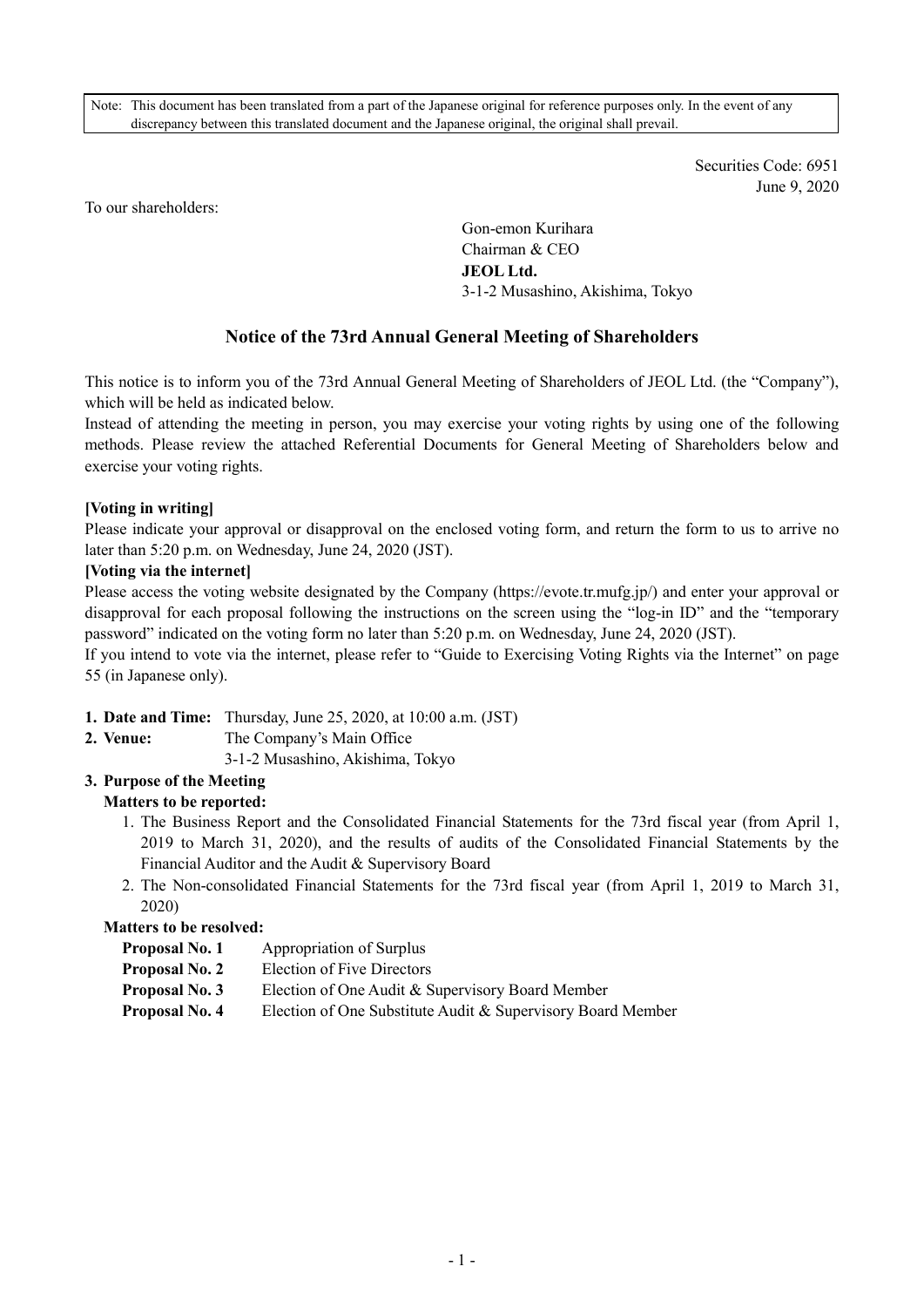We ask that shareholders who attend the General Meeting of Shareholders to check the status of the pandemic on the date of the meeting, ascertain their state of health, and take precautions to protect themselves from contacting or spreading the novel coronavirus (COVID-19) infections, such as by wearing a face mask. Furthermore, note that shareholders can exercise their voting rights in writing (by mail) or via the internet, and we ask that they consider this option.

We may also take measures to prevent the spread of the virus at the General Meeting of Shareholders, and we ask for your cooperation in that regard.

We will not be handing out souvenirs to shareholders who attend this year's meeting. Thank you for your understanding.

If you attend the meeting in person, please submit the enclosed voting form at the venue's reception.

If we need to revise the Reference Documents for General Meeting of Shareholders, the Business Report, the Consolidated Financial Statements, or the Non-consolidated Financial Statements, we will post the revised content on the Company's website (https://www.jeol.co.jp).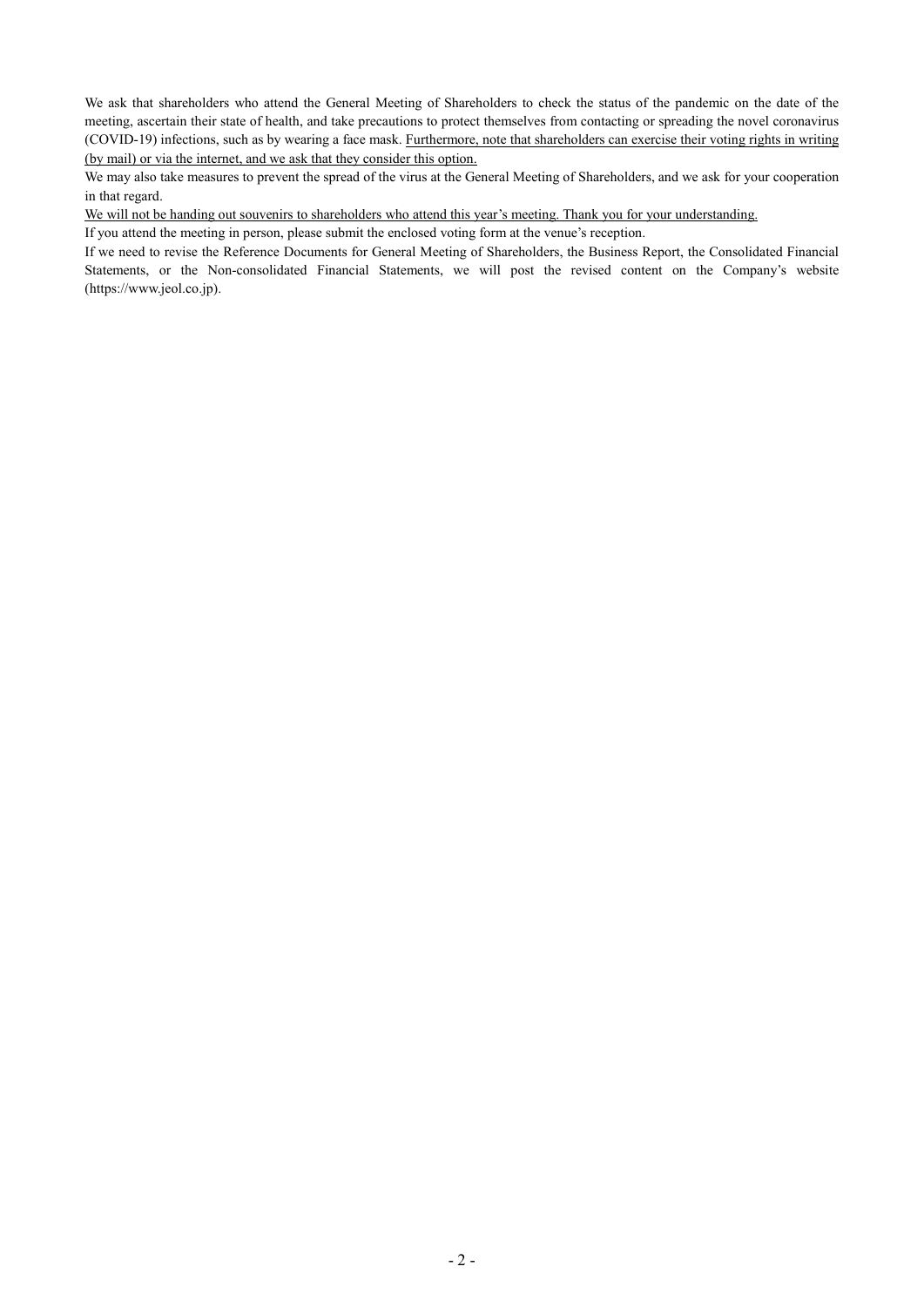## **Reference Documents for General Meeting of Shareholders**

## **Proposal No. 1 Appropriation of Surplus**

The Company proposes the appropriation of surplus as follows:

The basic policy of the Company is to improve its financial position and strengthen its corporate structure, and pay stable, continuous dividends from a long-term perspective. The Company has given consideration to the business performance, financial condition and other data, and it proposes to pay a year-end dividend of ¥12 per share (a total of ¥24 per share for the fiscal year when including the interim dividend).

Year-end dividends

- (1) Type of dividend property Cash
- (2) Allotment of dividend property and their aggregate amount ¥12 per common share of the Company Total dividends: ¥584,862,720
- (3) Effective date of dividends of surplus June 26, 2020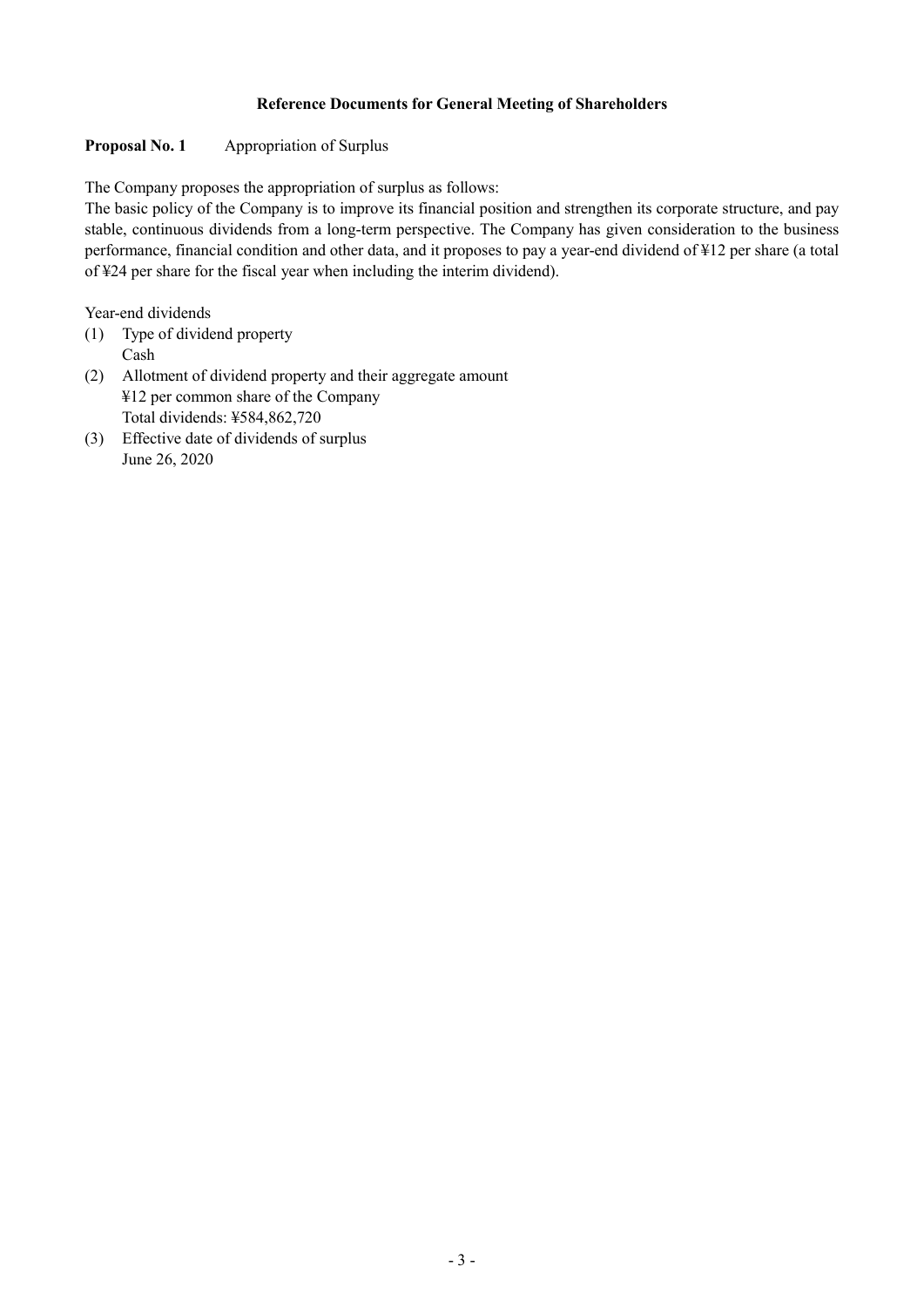## **Proposal No. 2** Election of Five Directors

At the conclusion of this meeting, the terms of office of five Directors, Gon-emon Kurihara, Toyohiko Tazawa, Atsushi Seki, Satoshi Nagakubo, and Koji Nakao will expire. Therefore, the Company proposes the election of five Directors.

| Candidate | Name<br>(Date of birth)                                                                                       | Career summary, and position and responsibility in the<br>Number of the                                           |                                                                                                                                                                                                                                                                                                                                                                                                                                                                                                                                                                                                                                                                                                                                                      |                 |  |  |
|-----------|---------------------------------------------------------------------------------------------------------------|-------------------------------------------------------------------------------------------------------------------|------------------------------------------------------------------------------------------------------------------------------------------------------------------------------------------------------------------------------------------------------------------------------------------------------------------------------------------------------------------------------------------------------------------------------------------------------------------------------------------------------------------------------------------------------------------------------------------------------------------------------------------------------------------------------------------------------------------------------------------------------|-----------------|--|--|
| No.       |                                                                                                               | Company's shares<br>Company                                                                                       |                                                                                                                                                                                                                                                                                                                                                                                                                                                                                                                                                                                                                                                                                                                                                      |                 |  |  |
|           |                                                                                                               | (Significant concurrent positions outside the Company)                                                            | owned                                                                                                                                                                                                                                                                                                                                                                                                                                                                                                                                                                                                                                                                                                                                                |                 |  |  |
|           | Gon-emon Kurihara<br>(May 27, 1948)<br>Reelection                                                             | Apr. 1971<br>June 2002<br>June 2004<br>June 2005<br>June 2006<br>June 2007<br>June 2008<br>Apr. 2012<br>June 2019 | Joined the Company<br>Director and General Manager of Medical Sales<br>Division<br>Managing Director in charge of Sales<br>Senior Managing Director and General<br>Manager of Sales Operations<br>Director & Senior Executive Officer in charge<br>of Analytical Instruments Business and General<br>Manager of Sales Operations<br>Representative Director & Executive Vice<br>President in charge of Analytical Instruments<br>Business and General Manager of Sales<br>Operations<br>Representative Director and President<br>Representative Director and President in charge<br>of Overall Management and Management<br><b>Strategy Planning</b><br>Representative Director, Chairman & CEO, in<br>charge of Overall Management (to the present) | $23,300$ shares |  |  |
|           | [Reasons for nomination as candidate for Director]                                                            |                                                                                                                   |                                                                                                                                                                                                                                                                                                                                                                                                                                                                                                                                                                                                                                                                                                                                                      |                 |  |  |
|           | Gon-emon Kurihara appropriately fulfills his current role as Representative Director, Chairman & CEO of the   |                                                                                                                   |                                                                                                                                                                                                                                                                                                                                                                                                                                                                                                                                                                                                                                                                                                                                                      |                 |  |  |
|           | Company, and possesses an extensive career, experience and insight. As he can be expected to lead the further |                                                                                                                   |                                                                                                                                                                                                                                                                                                                                                                                                                                                                                                                                                                                                                                                                                                                                                      |                 |  |  |
|           | development of the Group, the Company nominated him as candidate for Director.                                |                                                                                                                   |                                                                                                                                                                                                                                                                                                                                                                                                                                                                                                                                                                                                                                                                                                                                                      |                 |  |  |

# The candidates for Director are as follows: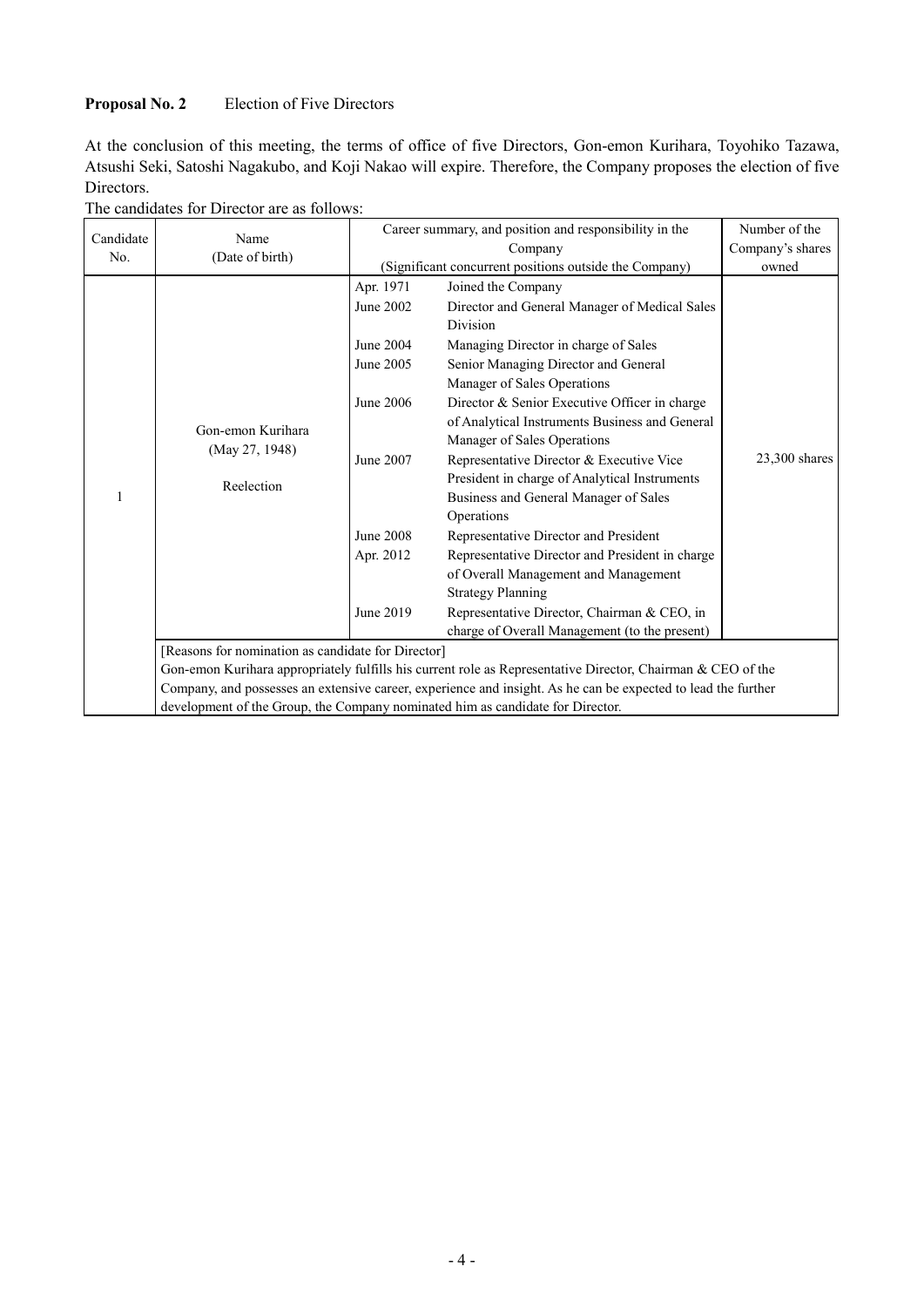| Candidate | Name                                                                                                                | Career summary, and position and responsibility in the | Number of the                                                                                                      |                |  |
|-----------|---------------------------------------------------------------------------------------------------------------------|--------------------------------------------------------|--------------------------------------------------------------------------------------------------------------------|----------------|--|
| No.       | (Date of birth)                                                                                                     |                                                        | Company's shares                                                                                                   |                |  |
|           |                                                                                                                     | (Significant concurrent positions outside the Company) | owned                                                                                                              |                |  |
|           |                                                                                                                     | Feb. 1984                                              | Joined the Company                                                                                                 |                |  |
|           |                                                                                                                     | June 2011                                              | Corporate Officer and General Manager of SA                                                                        |                |  |
|           |                                                                                                                     |                                                        | <b>Business Unit</b>                                                                                               |                |  |
|           |                                                                                                                     | June 2013                                              | Executive Officer in charge of Advanced &                                                                          |                |  |
|           |                                                                                                                     |                                                        | Fundamental Technology Center, EC, SA, SM,                                                                         |                |  |
|           |                                                                                                                     |                                                        | & IB Business Units, SA & SM Design                                                                                |                |  |
|           |                                                                                                                     |                                                        | Division, and General Manager of IB Business                                                                       |                |  |
|           |                                                                                                                     |                                                        | Unit                                                                                                               |                |  |
|           |                                                                                                                     | June 2016                                              | Director & Executive Officer in charge of R &                                                                      |                |  |
|           |                                                                                                                     |                                                        | D Management Center, Design Management &                                                                           |                |  |
|           |                                                                                                                     |                                                        | Cost Center, Application Management                                                                                |                |  |
|           |                                                                                                                     |                                                        | Department, Advanced & Fundamental                                                                                 |                |  |
|           |                                                                                                                     |                                                        | Technology Center, Scanning System Business<br>Operations, EC, EM, & MS Business Units,                            |                |  |
|           |                                                                                                                     |                                                        | and 3D Additive Manufacturing Business                                                                             |                |  |
|           |                                                                                                                     |                                                        | Project                                                                                                            |                |  |
|           |                                                                                                                     | Apr. 2018                                              | Director & Executive Officer in charge of                                                                          |                |  |
|           |                                                                                                                     |                                                        | Administration of Development Technology,                                                                          |                |  |
|           | Toyohiko Tazawa                                                                                                     |                                                        | Intellectual Property, R & D Management                                                                            |                |  |
|           | (January 9, 1957)                                                                                                   |                                                        | Center, Application Management Department,                                                                         | $6,600$ shares |  |
|           |                                                                                                                     |                                                        | Advanced & Fundamental Technology Center,                                                                          |                |  |
| 2         | Reelection                                                                                                          |                                                        | EC & MS Business Units, and 3D Additive                                                                            |                |  |
|           |                                                                                                                     |                                                        | Manufacturing Business Project                                                                                     |                |  |
|           |                                                                                                                     | June 2018                                              | Director & Senior Executive Officer in charge                                                                      |                |  |
|           |                                                                                                                     |                                                        | of Administration of Development Technology,                                                                       |                |  |
|           |                                                                                                                     |                                                        | Intellectual Property, R & D Management                                                                            |                |  |
|           |                                                                                                                     |                                                        | Center, Application Management Department,                                                                         |                |  |
|           |                                                                                                                     |                                                        | Advanced & Fundamental Technology Center,                                                                          |                |  |
|           |                                                                                                                     |                                                        | EC & MS Business Units, and 3D Additive                                                                            |                |  |
|           |                                                                                                                     |                                                        | Manufacturing Business Project                                                                                     |                |  |
|           |                                                                                                                     | Apr. 2019                                              | Director & Senior Executive Officer in charge                                                                      |                |  |
|           |                                                                                                                     |                                                        | of Administration of Development Technology,                                                                       |                |  |
|           |                                                                                                                     |                                                        | Intellectual Property, R & D Management<br>Center, Application Management Department,                              |                |  |
|           |                                                                                                                     |                                                        | Advanced & Fundamental Technology Center,                                                                          |                |  |
|           |                                                                                                                     |                                                        | EX & MS Business Units, and 3D Additive                                                                            |                |  |
|           |                                                                                                                     |                                                        | Manufacturing Business Project (to the present)                                                                    |                |  |
|           |                                                                                                                     | (Significant concurrent positions outside the Company) |                                                                                                                    |                |  |
|           |                                                                                                                     | Director of JEOL RESONANCE Inc.                        |                                                                                                                    |                |  |
|           | [Reasons for nomination as candidate for Director]                                                                  |                                                        |                                                                                                                    |                |  |
|           |                                                                                                                     |                                                        | Toyohiko Tazawa appropriately fulfills his current role as Director & Senior Executive Officer of the Company, and |                |  |
|           | possesses an extensive career, experience and insight. As he can be expected to lead the further development of the |                                                        |                                                                                                                    |                |  |
|           | Group, the Company nominated him as candidate for Director.                                                         |                                                        |                                                                                                                    |                |  |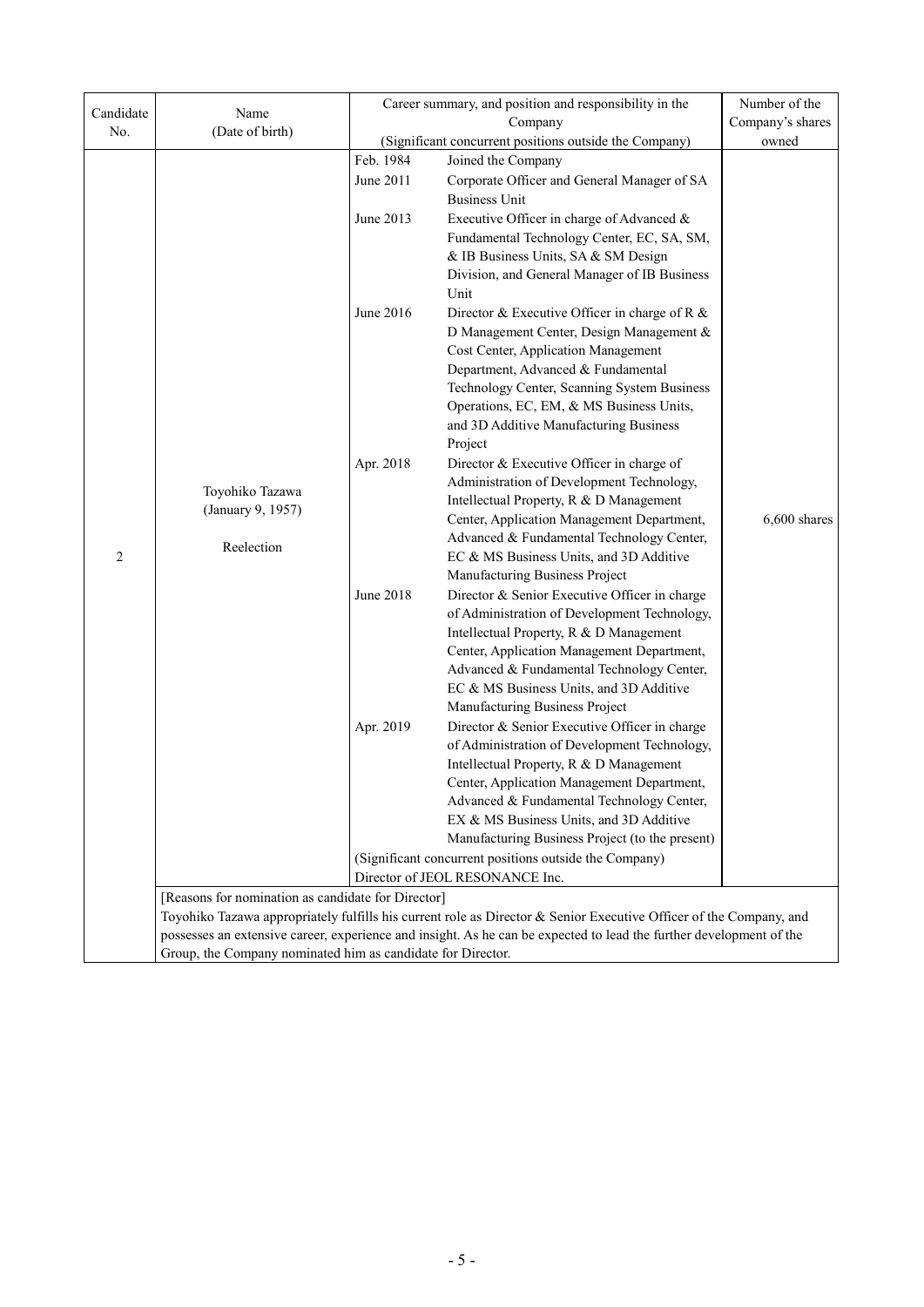| Candidate                                                  | Name                                                                                                                      | Career summary, and position and responsibility in the | Number of the                                                                                                         |                |  |  |
|------------------------------------------------------------|---------------------------------------------------------------------------------------------------------------------------|--------------------------------------------------------|-----------------------------------------------------------------------------------------------------------------------|----------------|--|--|
| No.                                                        | (Date of birth)                                                                                                           |                                                        | Company's shares                                                                                                      |                |  |  |
|                                                            |                                                                                                                           |                                                        | (Significant concurrent positions outside the Company)                                                                | owned          |  |  |
|                                                            |                                                                                                                           | Apr. 1983                                              | Joined the Company                                                                                                    |                |  |  |
|                                                            |                                                                                                                           | Apr. 2012                                              | General Manager of General Affairs Division                                                                           |                |  |  |
|                                                            |                                                                                                                           | June 2014                                              | Corporate Officer and General Manager of                                                                              |                |  |  |
|                                                            |                                                                                                                           |                                                        | <b>General Affairs Division</b>                                                                                       |                |  |  |
|                                                            | Atsushi Seki                                                                                                              | Apr. 2015                                              | Corporate Officer, General Manager of General                                                                         |                |  |  |
|                                                            | (September 13, 1959)                                                                                                      |                                                        | Affairs Division, and General Manager of                                                                              |                |  |  |
|                                                            |                                                                                                                           |                                                        | <b>Internal Auditing Division</b>                                                                                     | 4,400 shares   |  |  |
|                                                            | Reelection                                                                                                                | Apr. 2018                                              | Corporate Officer in charge of General Affairs                                                                        |                |  |  |
| 3                                                          |                                                                                                                           |                                                        | and General Manager of Internal Auditing                                                                              |                |  |  |
|                                                            |                                                                                                                           |                                                        | Division                                                                                                              |                |  |  |
|                                                            |                                                                                                                           | June 2018                                              | Director & Executive Officer in charge of                                                                             |                |  |  |
|                                                            |                                                                                                                           |                                                        | General Affairs and General Manager of                                                                                |                |  |  |
|                                                            |                                                                                                                           |                                                        | Internal Auditing Division (to the present)                                                                           |                |  |  |
|                                                            | [Reasons for nomination as candidate for Director]                                                                        |                                                        |                                                                                                                       |                |  |  |
|                                                            |                                                                                                                           |                                                        | Atsushi Seki appropriately fulfills his current role as Director & Executive Officer of the Company, and possesses an |                |  |  |
|                                                            | Company nominated him as candidate for Director.                                                                          |                                                        | extensive career, experience and insight. As he can be expected to lead the further development of the Group, the     |                |  |  |
|                                                            |                                                                                                                           | June 2001                                              | Executive Officer of Nissho Iwai Corporation                                                                          |                |  |  |
|                                                            |                                                                                                                           |                                                        | (currently Sojitz Corporation)                                                                                        |                |  |  |
|                                                            |                                                                                                                           | June 2003                                              | President & CEO of NITEC Corporation                                                                                  |                |  |  |
|                                                            |                                                                                                                           |                                                        | (currently Sojitz Machinery Corporation)                                                                              |                |  |  |
|                                                            |                                                                                                                           | June 2009                                              | Director and Chairman of Sojitz Machinery                                                                             |                |  |  |
|                                                            | Satoshi Nagakubo<br>(April 23, 1947)                                                                                      |                                                        | Corporation                                                                                                           |                |  |  |
|                                                            |                                                                                                                           | Oct. 2012                                              | Adviser of the Company                                                                                                |                |  |  |
|                                                            | Reelection                                                                                                                | Jan. 2015                                              | Representative Director and President of HR                                                                           | 2,900 shares   |  |  |
|                                                            | Outside                                                                                                                   |                                                        | Consultant Co., Ltd. (to the present)                                                                                 |                |  |  |
| 4                                                          | Independent                                                                                                               | June 2016                                              | Outside Director of the Company (to the                                                                               |                |  |  |
|                                                            |                                                                                                                           |                                                        | present)                                                                                                              |                |  |  |
|                                                            |                                                                                                                           |                                                        | (Significant concurrent positions outside the Company)                                                                |                |  |  |
|                                                            |                                                                                                                           |                                                        | Representative Director and President of HR Consultant Co.,                                                           |                |  |  |
|                                                            |                                                                                                                           | Ltd.                                                   |                                                                                                                       |                |  |  |
|                                                            | [Reasons for nomination as candidate for outside Director]                                                                |                                                        |                                                                                                                       |                |  |  |
|                                                            | Satoshi Nagakubo possesses an extensive career, experience and insight, as a person who can impartially judge whether     |                                                        |                                                                                                                       |                |  |  |
|                                                            | or not decisions made by the Board of Directors are appropriate. Accordingly, focusing on objectivity and neutrality, the |                                                        |                                                                                                                       |                |  |  |
|                                                            | Company nominated him as candidate for outside Director.                                                                  |                                                        |                                                                                                                       |                |  |  |
|                                                            |                                                                                                                           | June 2007                                              | Director and Senior Managing Executive                                                                                |                |  |  |
|                                                            |                                                                                                                           |                                                        | Officer of Terumo Corporation                                                                                         |                |  |  |
|                                                            |                                                                                                                           | June 2010                                              | Director and Executive Vice President                                                                                 |                |  |  |
|                                                            |                                                                                                                           | May 2011                                               | Chairman of the Board                                                                                                 |                |  |  |
|                                                            |                                                                                                                           | Apr. 2013                                              | Chairman of The Japan Federation of Medical                                                                           |                |  |  |
|                                                            | Koji Nakao                                                                                                                |                                                        | Devices Associations                                                                                                  |                |  |  |
|                                                            | (February 8, 1947)                                                                                                        | Aug. 2013                                              | Director of Japan Biodesign (currently                                                                                |                |  |  |
|                                                            |                                                                                                                           |                                                        | Biodesign Japan)                                                                                                      | $2,000$ shares |  |  |
|                                                            | Reelection                                                                                                                | Feb. 2017                                              | Representative of Art Management Shimanami                                                                            |                |  |  |
| 5                                                          | Outside                                                                                                                   |                                                        | (to the present)                                                                                                      |                |  |  |
|                                                            | Independent                                                                                                               | June 2018                                              | Outside Director of the Company (to the                                                                               |                |  |  |
|                                                            |                                                                                                                           |                                                        | present)                                                                                                              |                |  |  |
|                                                            |                                                                                                                           | Nov. 2019                                              | Advisor to Biodesign Japan (to the present)                                                                           |                |  |  |
|                                                            |                                                                                                                           | (Significant concurrent positions outside the Company) |                                                                                                                       |                |  |  |
|                                                            | Advisor to Biodesign Japan                                                                                                |                                                        |                                                                                                                       |                |  |  |
|                                                            |                                                                                                                           |                                                        | Representative of Art Management Shimanami                                                                            |                |  |  |
| [Reasons for nomination as candidate for outside Director] |                                                                                                                           |                                                        |                                                                                                                       |                |  |  |
|                                                            | Koji Nakao possesses an extensive career, experience and insight, as a person who can impartially judge whether or not    |                                                        |                                                                                                                       |                |  |  |
|                                                            | decisions made by the Board of Directors are appropriate. Accordingly, focusing on objectivity and neutrality, the        |                                                        |                                                                                                                       |                |  |  |
|                                                            | Company nominated him as candidate for outside Director.                                                                  |                                                        |                                                                                                                       |                |  |  |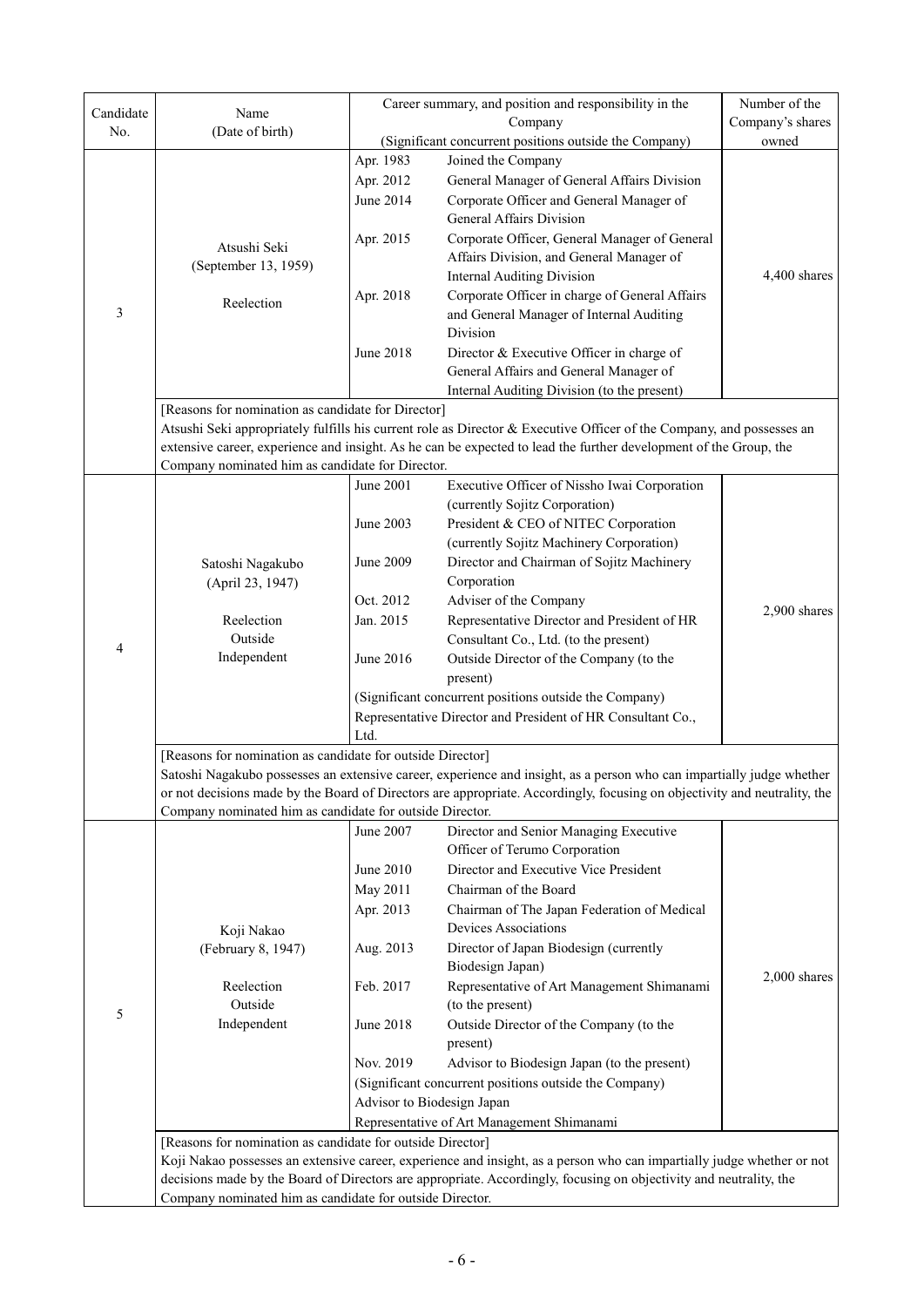- Notes: 1. There is no special interest between any of the candidates and the Company.
	- 2. Satoshi Nagakubo and Koji Nakao are the candidates for outside Director.
	- 3. Satoshi Nagakubo and Koji Nakao are currently outside Directors of the Company, and at the conclusion of this meeting, their tenure as outside Director will have been four years and two years, respectively.
	- 4. The Company has entered into an agreement with Satoshi Nagakubo and Koji Nakao to limit their liability for damages under Article 423, paragraph (1) of the Companies Act, pursuant to the provisions of Article 427, paragraph (1) of the same Act. If the reelection of Satoshi Nagakubo and Koji Nakao is approved as originally proposed, the Company plans to renew this agreement with them. The maximum amount of liability for damages under this agreement shall be the amount prescribed in laws and regulations.
	- 5. The Company has submitted notification to the Tokyo Stock Exchange of the appointment of Satoshi Nagakubo and Koji Nakao, as independent officers as provided for by the aforementioned exchange. If their reelection is approved, the Company plans for their appointment as independent officers to continue.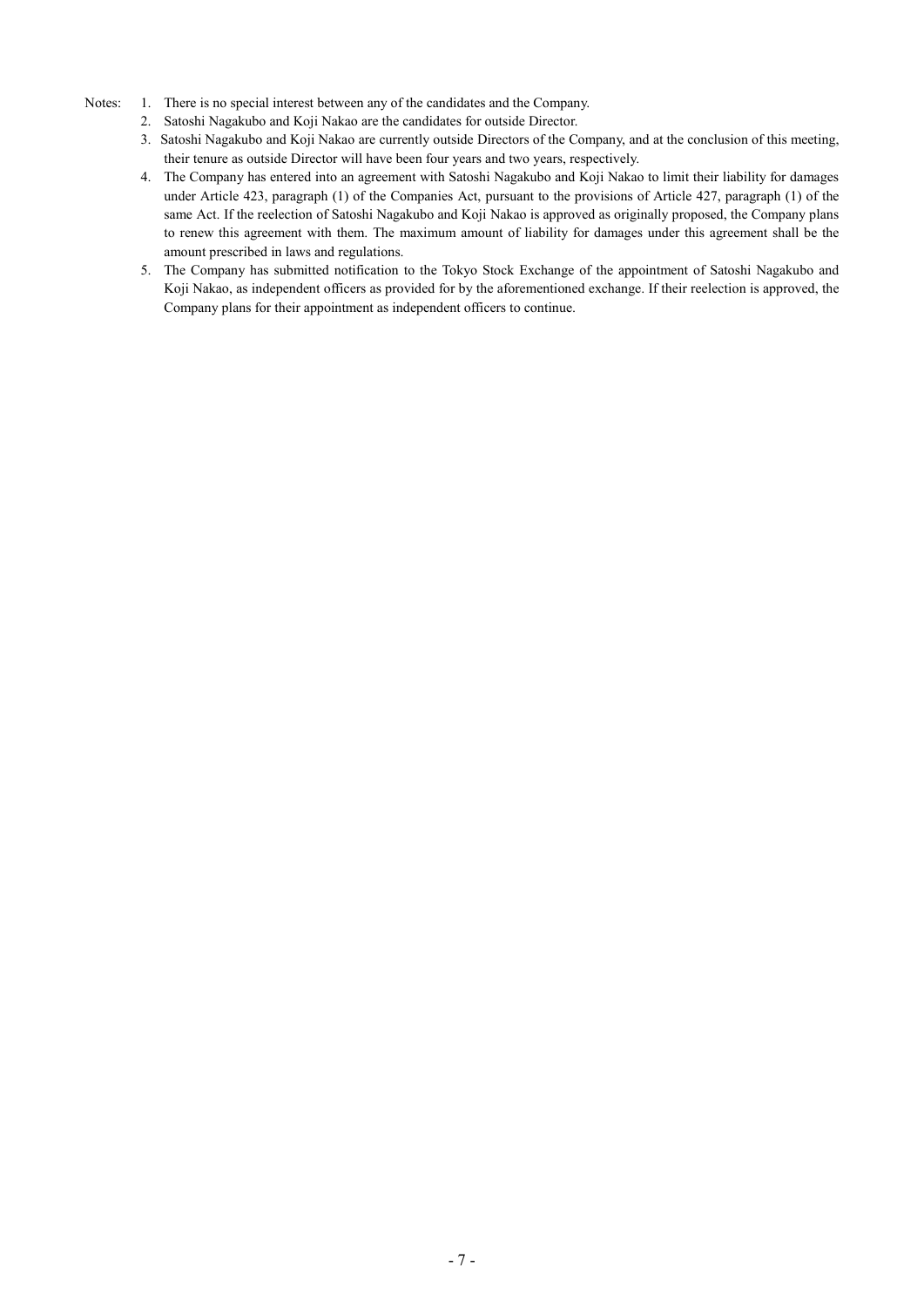#### **Proposal No. 3** Election of One Audit & Supervisory Board Member

The term of office of Audit & Supervisory Board Member Kazunori Fukushima will expire at the conclusion of this meeting. Therefore, the Company proposes the election of one Audit & Supervisory Board Member. In addition, the consent of the Audit & Supervisory Board has been obtained for this proposal. The candidate for Audit & Supervisory Board Member is as follows:

| Name<br>(Date of birth)                                                                                                                                                                                   | (Significant concurrent positions outside the Company)                     | Number of the<br>Company's shares<br>owned                                                                                                                                                                                                                                                                                                                                                           |                |
|-----------------------------------------------------------------------------------------------------------------------------------------------------------------------------------------------------------|----------------------------------------------------------------------------|------------------------------------------------------------------------------------------------------------------------------------------------------------------------------------------------------------------------------------------------------------------------------------------------------------------------------------------------------------------------------------------------------|----------------|
| Kazunori Fukushima<br>(August 1, 1957)<br>Reelection                                                                                                                                                      | Apr. 1980<br>Apr. 2011<br>June 2013<br>Apr. 2015<br>Apr. 2016<br>June 2016 | Joined the Company<br>General Manager of R&D Management Center<br>Corporate Officer and General Manager of R&D<br>Management Center<br>Corporate Officer, Assistant Position in charge of Brand<br>Strategy Planning, General Manager of R&D Management<br>Center<br>Corporate Officer, Councillor of Internal Auditing Division<br>Audit & Supervisory Board Member (full-time) (to the<br>present) | $4,000$ shares |
| [Reasons for nomination as candidate for Audit & Supervisory Board Member]<br>Kazunori Fukushima appropriately fulfills his current role as full-time Audit & Supervisory Roard Member of the Company and |                                                                            |                                                                                                                                                                                                                                                                                                                                                                                                      |                |

ma appropriately fulfills his current role as full-time Audit & Supervisory Board Member of the Company, and possesses an extensive career, experience and insight. As he will be the person who can impartially judge whether or not the execution of duties of management is appropriate, the Company nominated him as candidate for Audit & Supervisory Board Member.

Note: There is no special interest between the candidate and the Company.